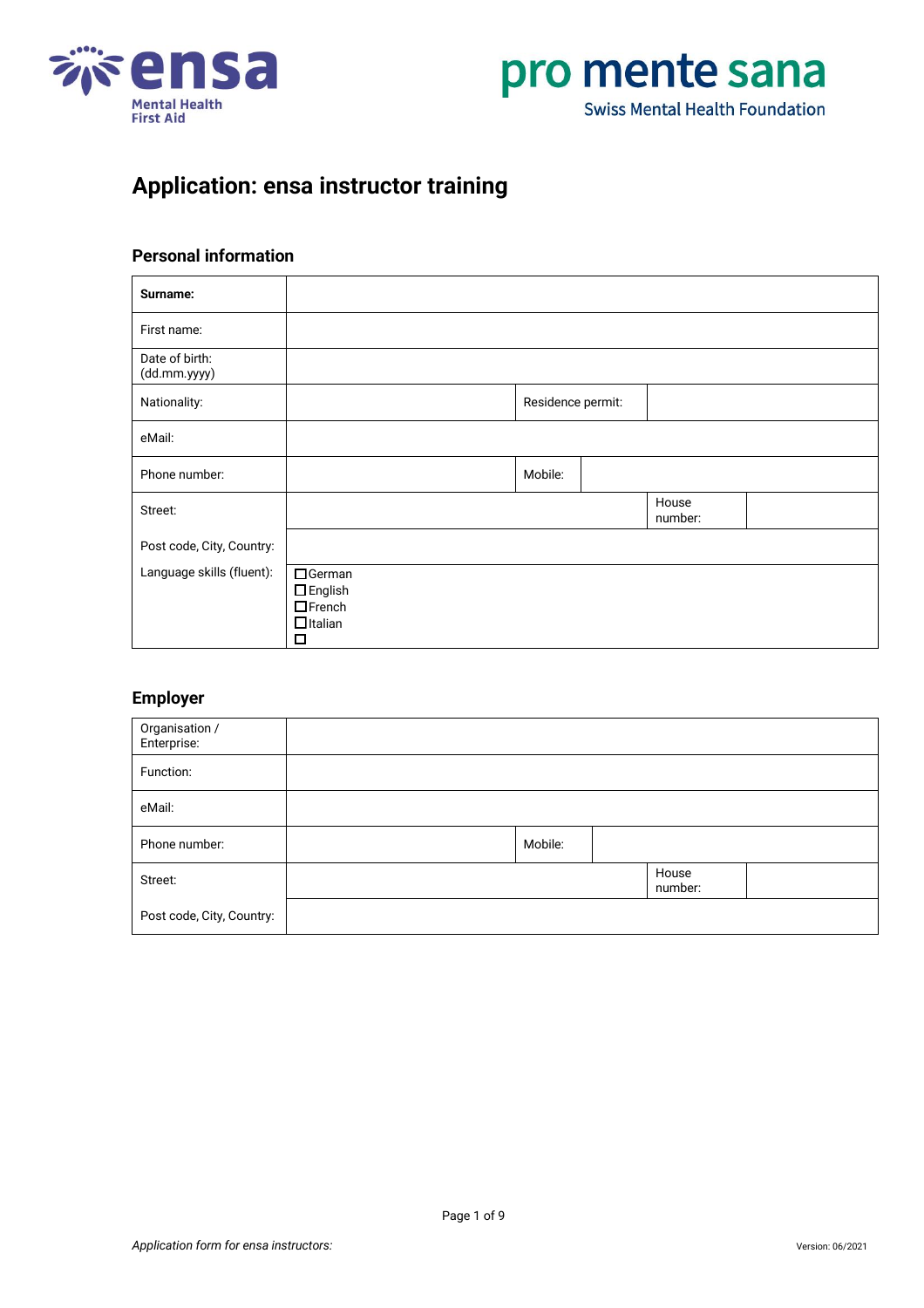



#### **Billing address**

Please fill in if billing address is different from private address.

| Organisation /<br>Enterprise: |                  |  |
|-------------------------------|------------------|--|
| Surname:                      |                  |  |
| First name:                   |                  |  |
| Street:                       | House<br>number: |  |
| Post code, City, Country:     |                  |  |

#### **Application for**

| Training number: | Starting date: |
|------------------|----------------|
|                  |                |

#### **ensa first aid course/webinar completed**

Date:

#### **Comment**



**Notice**

- All your information will be treated **confidentially.**
- Your dossier remains with the Pro Mente Sana Foundation.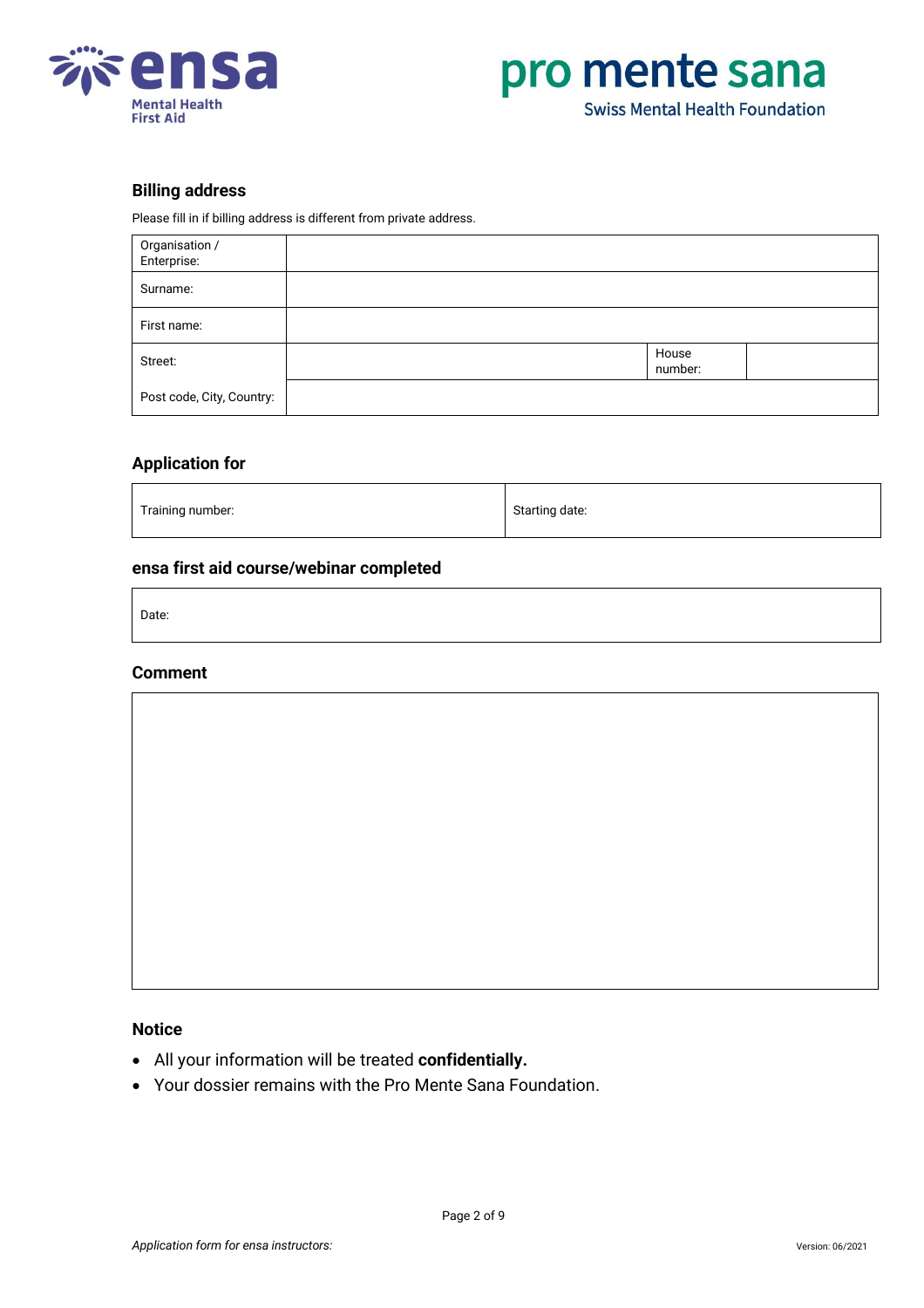



## **Question 1**

The ensa course (first aid for mental health) is aimed at interested adults in the population or in companies / organisations. We would like to learn more about your experience and skills that will enable you to lead a course as an ensa instructor.

#### 1a.

What personal or professional experience and qualifications do you have in dealing with people with mental disorders and their treatment? Your answers must indicate that you are familiar with mental disorders, their treatment and the services and support they offer, or that you are willing to acquire this knowledge yourself.

Answer (max. 200 words):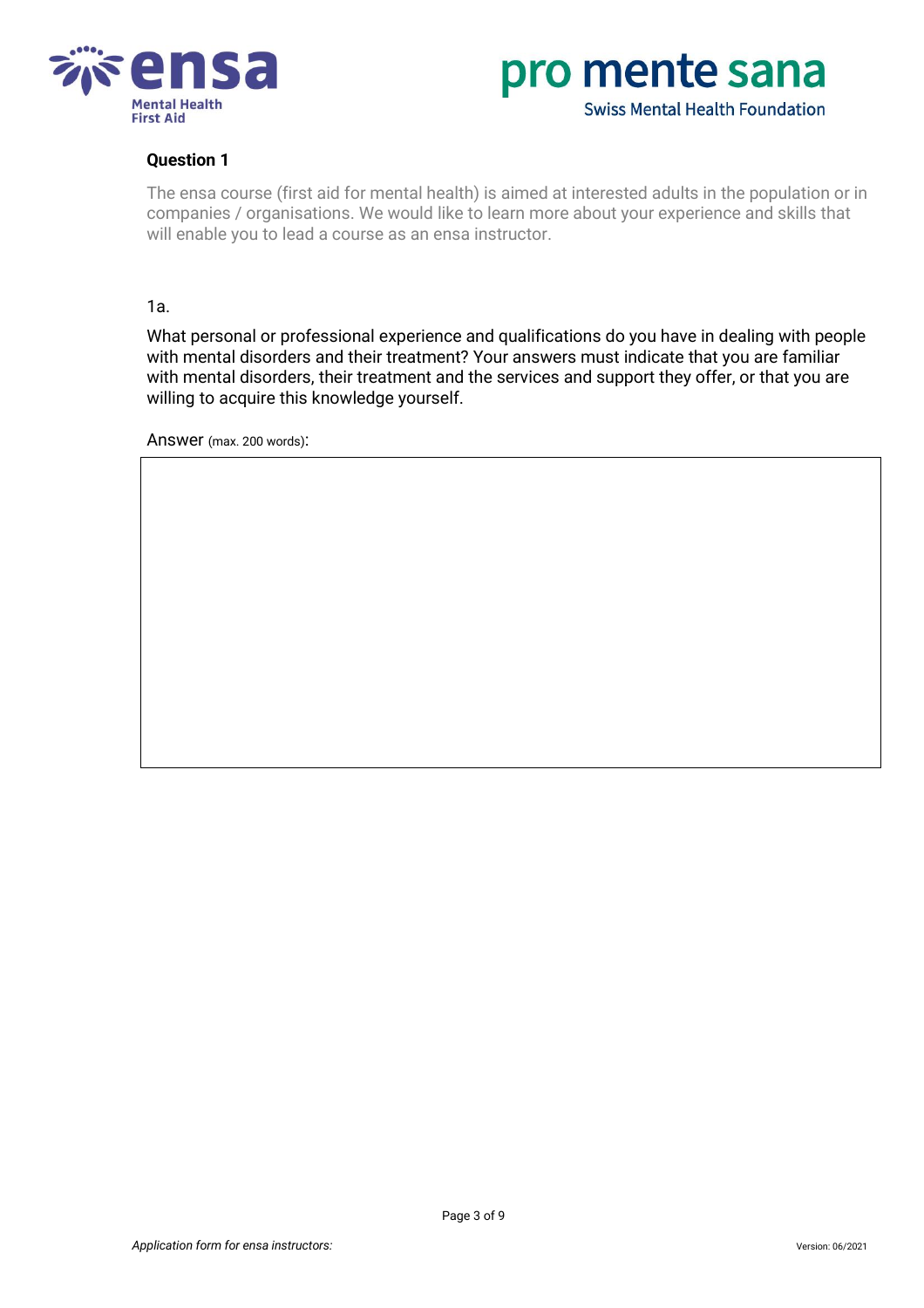



## 1b.

What experience and/or qualifications make you a competent ensa Instructor (also in terms of good teaching and communication, as well as good social skills)?

Answer (max. 200 words):

# 1c.

Do you have any other experience or skills that could be relevant for your future work as an ensa Instructor?

Answer (max. 200 words):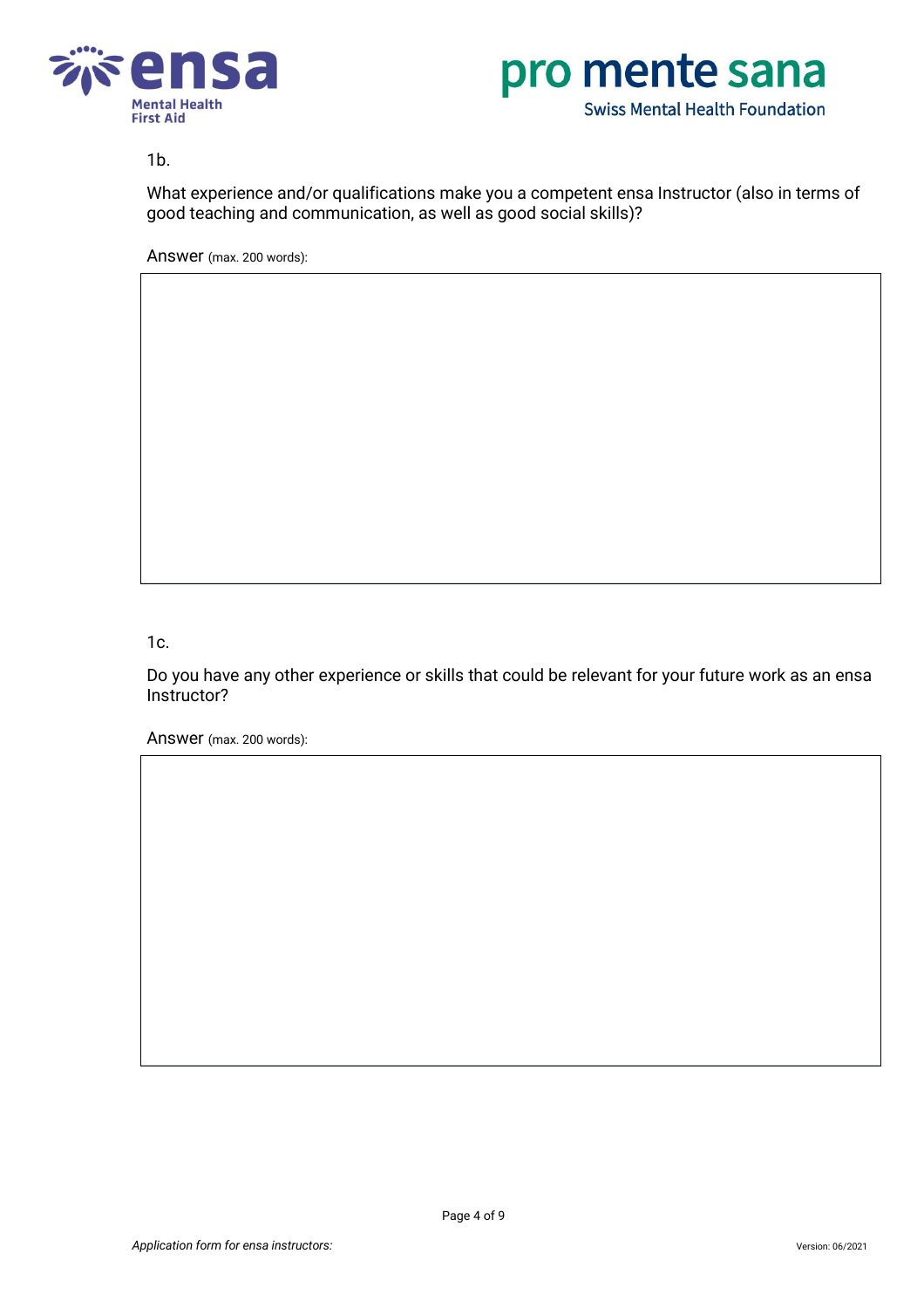



# 1d.

Please list your most important qualifications and relevant further education:

Qualification:

Institution:

Senior year (yyyy):

Qualification:

Institution:

Senior year (yyyy):

Qualification:

Institution:

Senior year (yyyy):

## **Question 2.**

Do you work in an organization that will support or employ you as an ensa instructor in the long term?

#### Answer (yes / no):

| Select | Organisation: |
|--------|---------------|
|--------|---------------|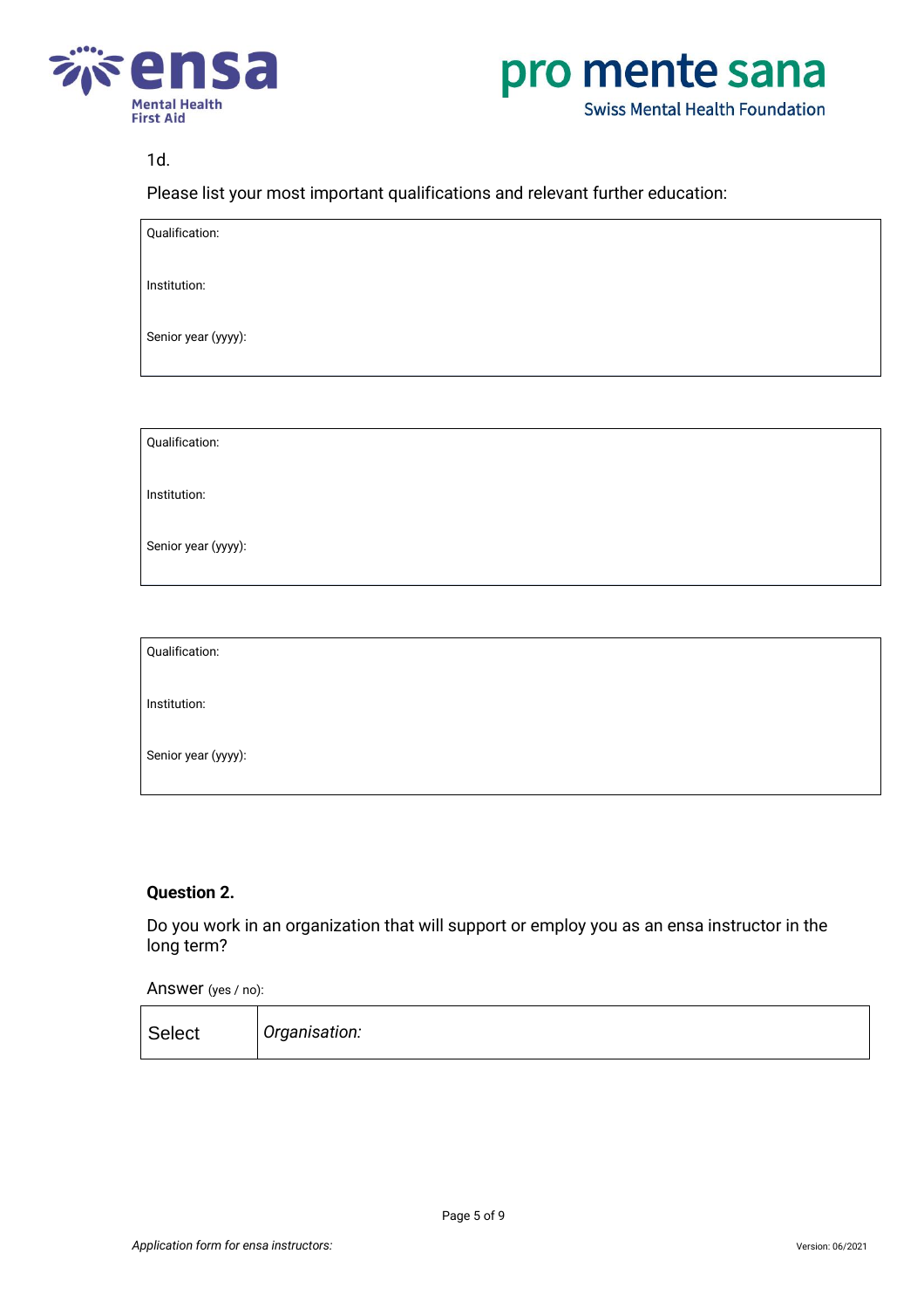



#### **Question 3.**

Are there any target groups that as an ensa Instructor you are particularly suitable to / that are of particular interest to you? If so, which target groups?

Answer (max. 250 words):

## **Question 4.**

One of the aims of the ensa course is to reduce the stigmatisation of people with mental health problems. In your opinion, which factors reinforce the negative attitudes towards psychological stress that still persists in many people?

Answer (max. 200 words):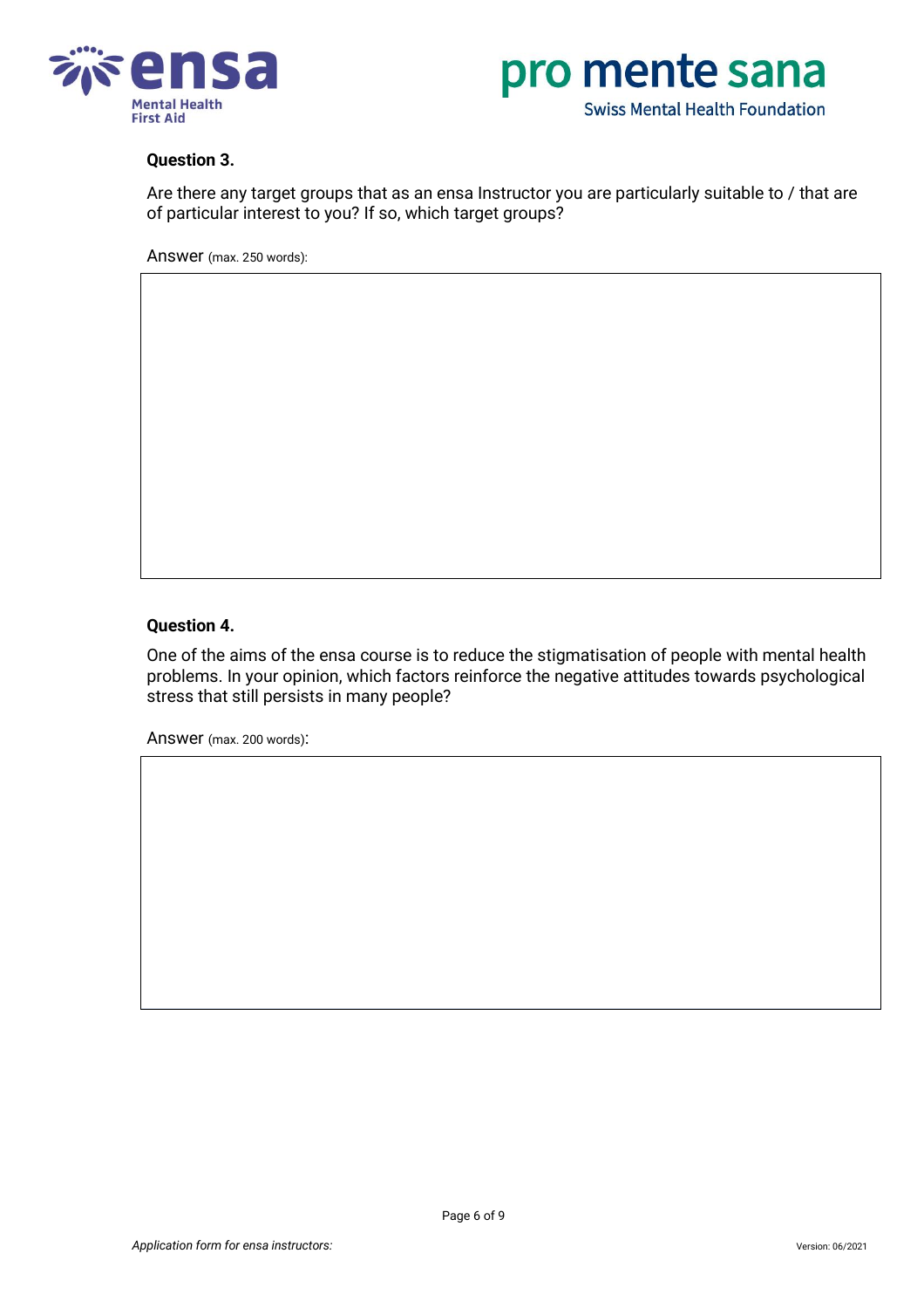



## **Question 5.**

In your opinion, what are the most important skills an ensa instructor needs to deliver an ensa course well?

Answer (max. 100 words):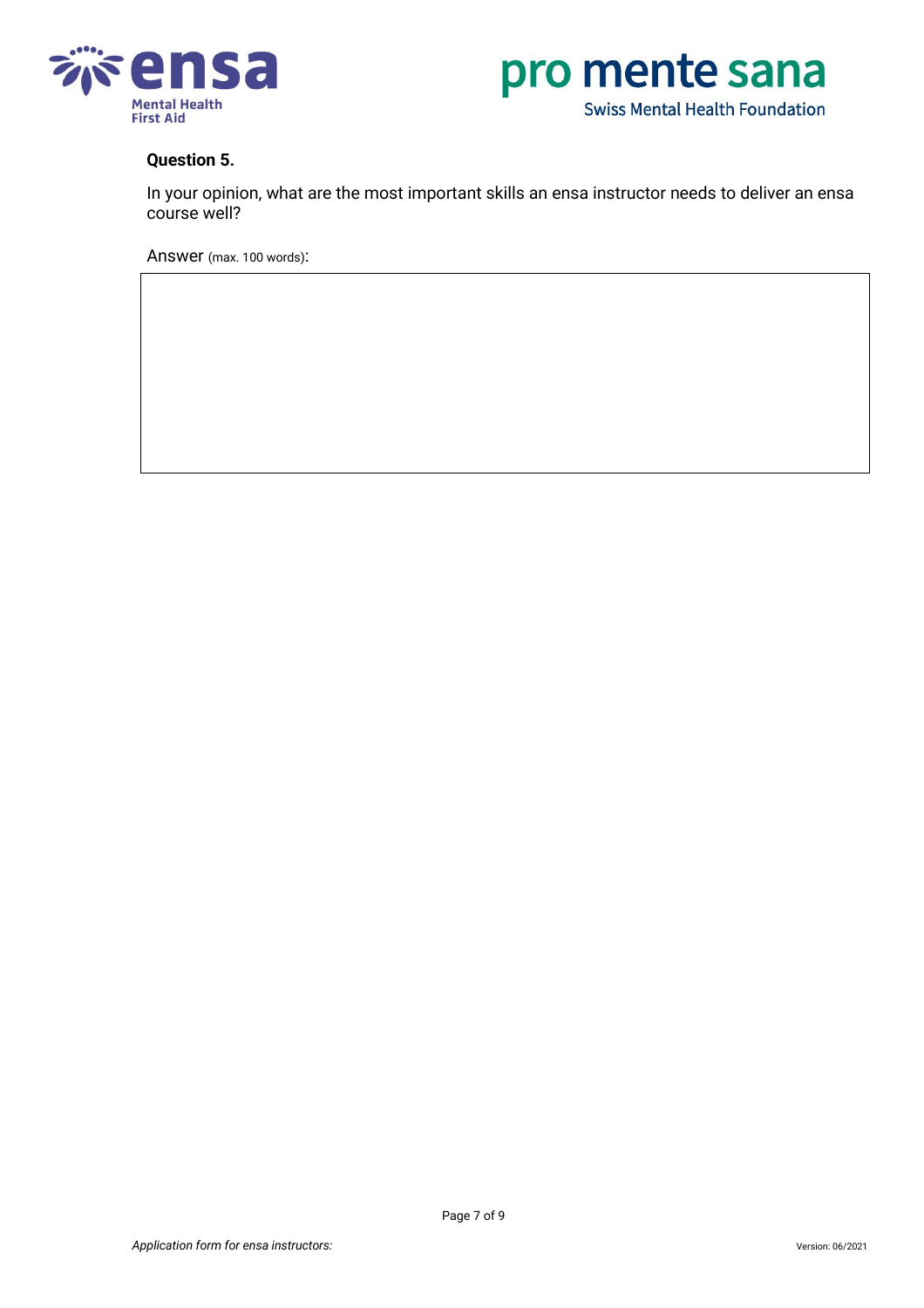



#### **Question 6.**

What are the 3 mains reasons why you would like to become an ensa instructor?

Answer:

## **Question 7.**

What would you do if a person in an ensa course that you are teaching breaks down psychologically?

Answer (max. 150 words):